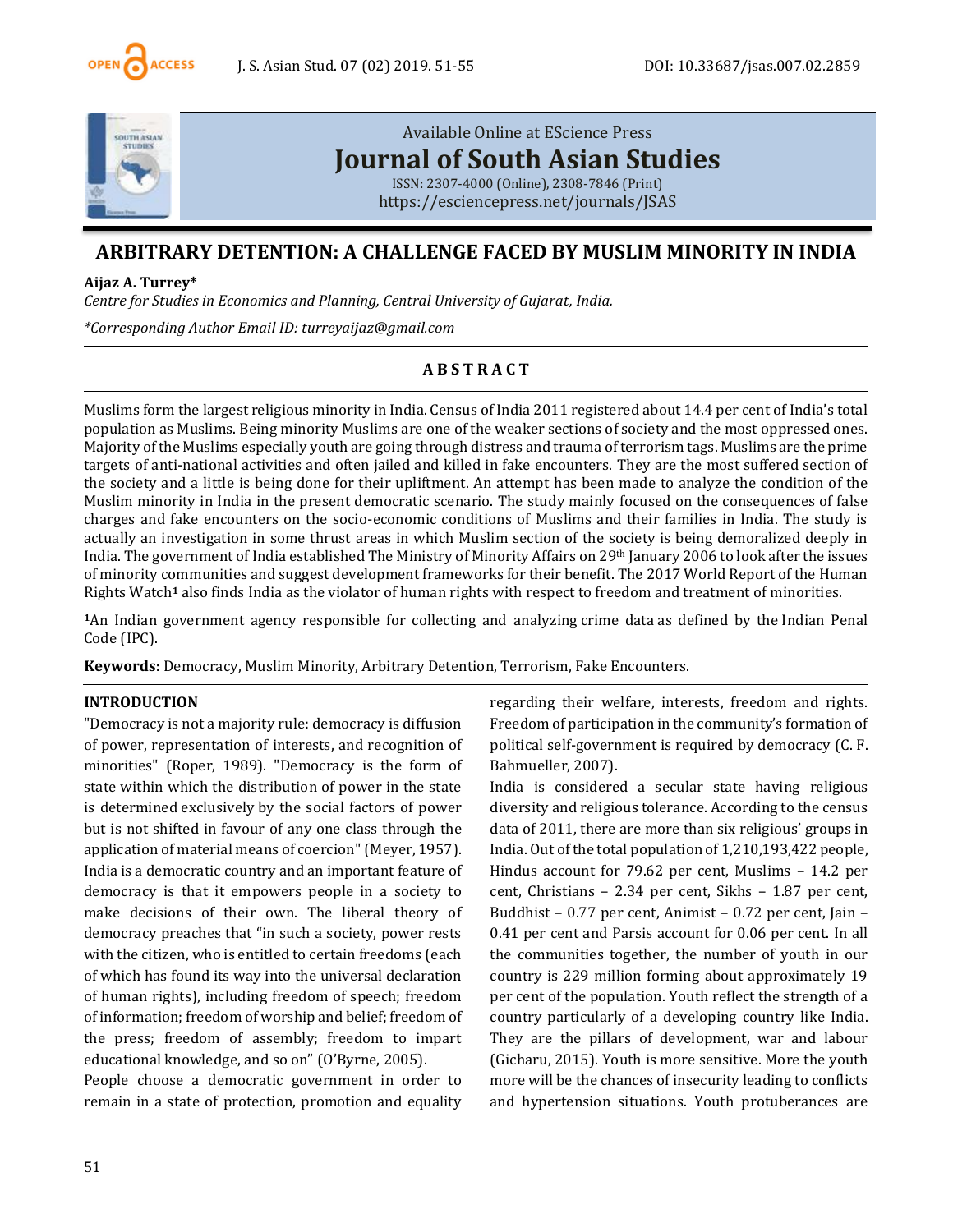now a trendy explanation for the involvement of young people into terrorist and activist networks. Every year thousands of Muslim youth in India are arrested and the charges are theft, smuggling, terrorism, links to the underworld and the much more (Huntington, 1996).

The Preamble of the Constitution of India affirms the right to freedom and practicing of religion as a fundamental right. It also declares safety, security, fraternity and most important justice to each and everyone living in the country. Not only this, but it also aims at achieving such goals and reviewing the results of such objectives. It also focuses on the objectives of freedom of thought, expression, belief and unity and integrity of the nation. It also guarantees the equality of opportunity for all (Arora, 2010). Besides the national motto of the country is "Satyameva Jayate" which means "Truth Alone Triumphs". In this paper, attempt has been made to analyze the situation and status of Muslim youth in India. It will also be important to see whether the Preamble has been able to provide such rights and freedoms or not.

# **RESEARCH QUESTIONS AND METHODOLOGY**

The study will focus on the following questions:

- i. What is the socio-economic and political status of the Muslim Minority in India?
- ii. What are the effects of false charges on Muslim Minority especially youth and their families?

The present study has been confined to the youth especially in Muslim Minority and weaker sections in India. It is based on both primary and secondary sources of data. The primary data regarding the study has been collected through interviews and group discussions method and data have also been obtained from National Crime Records Bureau (NCRB), An Indian government agency responsible for collecting and analyzing crime data as defined by the Indian Penal Code (IPC), Ministry of Home Affairs (MHA), relevant books, journals, articles and newspaper reports.

## **SOCIO-ECONOMIC AND POLITICAL STATUS OF MUSLIMS IN INDIA**

On March 9, 2005, a High Level Committee was established on the orders of Prime Minister to prepare a report on the social, economic and educational status of the Muslim community of India. The report presented by the committee, the so-called "Sachar Committee" was really a depressing one. Although Muslims are India's biggest religious minority (Kirmani, 2016) they are the most suffered one. The year 2014 ended with 82190 Muslim prisoners in jails. Only 21550 were convicts while

as 59550 were under trial cases. The number of detainees was 658. There is also a poor representation of Muslims in the police force (4-6 per cent) and government services (NCRB). When we look at the literacy rate among Muslims it was only 59.1% in 2001 which was much below even the national average of 64.8%. It was also below the Hindu majority, SC and ST population. A simple argument that is being made by the authorities is that educational upliftment of the minorities is needed. It was also seen that the most educated unemployed are found among Muslims. The working population ratio for Muslims is considerably lower than for all other Socio Religious Categories (SRCs) in rural and urban areas. As a result, the earnings among them are very small. According to the Committee Report, "the most striking feature is the relatively high share of Muslim workers engaged in selfemployment activity," primarily in urban areas and for women workers. It was also observed that there is a complete absence of schools in many Muslim areas. They consume less and are below the basic standard level. Their bank credit savings are also low (Parker, 2006). The incidence of poverty is therefore likely to be higher among Muslims.

NSSO (National Sample Survey Organization) report also showed that out of the total poor population in 2004-05, 31% were Muslims. Many of the Muslim areas are without necessary medical facilities. The Muslim youth are often being used as subjects of false encounters and given the name of terrorists whenever there is political pressure upon the parties. The Muslims in overall are at the bottom. They are being discriminated in each and every sphere of life. Why only Muslims are considered antinationals? Have they any mark on their heads or face? Why a Muslim person with the beard is often suspected and arrested on the charges of terrorism or suspicion? Social boycott of Muslims in certain parts of the country has forced Muslims to migrate from the places where they lived for centuries, such as Gujarat during riots. The respective committees and organizations should intervene to provide fair social, political and economic justice to each and every resident of the country. The state and central governments should also intervene to nip the evil in the bud. But unfortunately, youth and particularly Muslim youth are the most widely affected portion in India. They are subjects of terror, threats, violence, charges and disappearance. They also suffered a lack of attention from the government (Alam, 2013). Farooq Ahmad Qasid and Nazir Ahmad Qasid are live examples,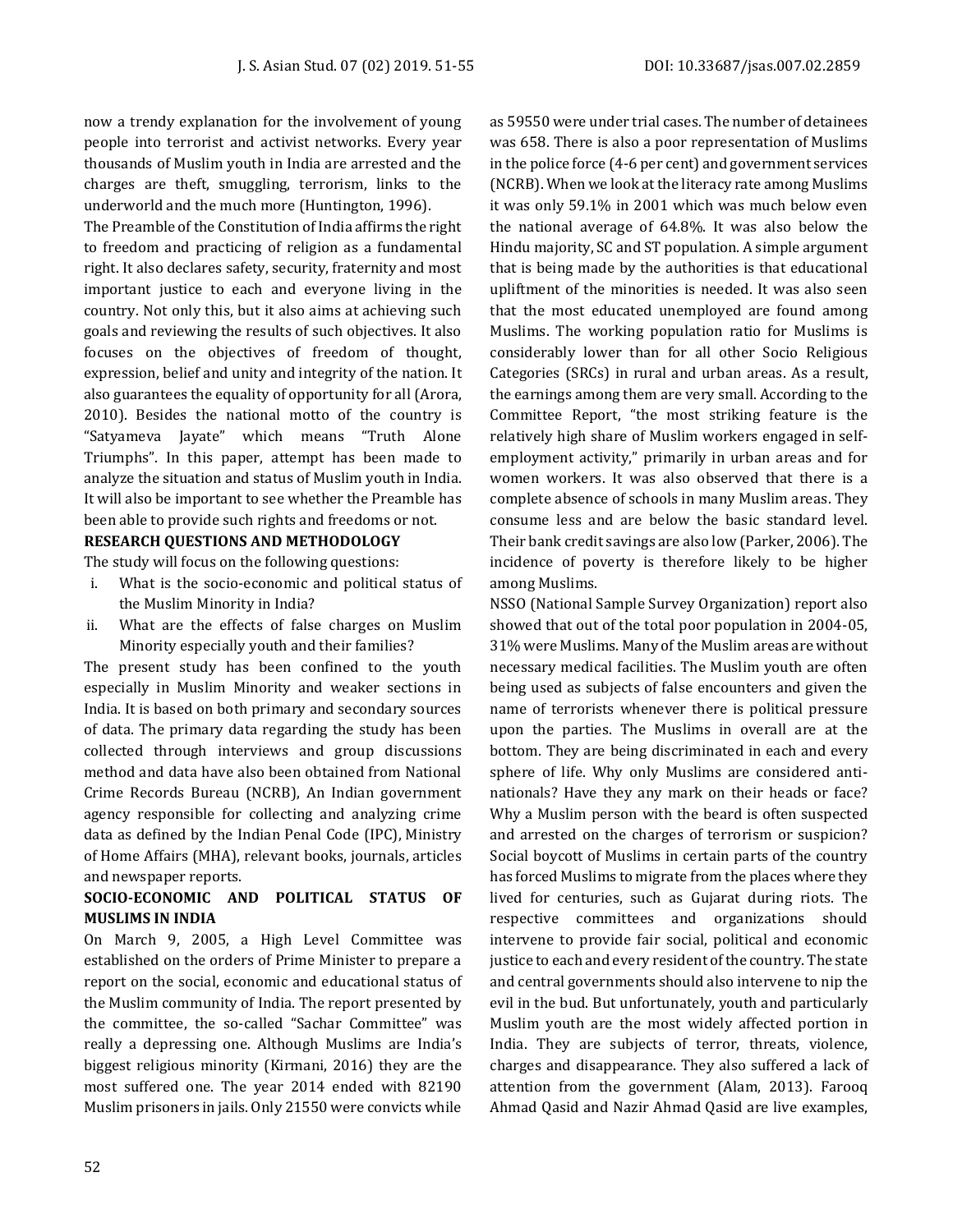who were arrested for attacking the Red Fort in the year 2000 (Vallabha, 2005). They were detained in jails and released with honour after seven years by Delhi High Court even after getting close to a death sentence. Qateel Ahmad Siddiqui of Darbhanga got killed by armed forces inside the jail in Pune before any charges could be thrown at him (Swami, 2012). The police arrested a journalist, Muthi-ur-Rahman Siddiqui (Swami, 2012), Mohammed Yusuf Nalband and Aijaz Ahmed Mirza (The Hindu, 2013) on terror charges and released them after forty days.

There are thousands of other similar cases in the length and breadth of India. The Muslims are being demoralized socially, politically as well as economically (The Hindu, 2013). Who will return the eons they lived in Indian jails? They were not even provided any compensation. The remarkable fact is why some of the youth have encircled by the violence while others are totally ignorant of it. Everything that happens has a cause (C.F Bahmueller & Argenti, 2002). The pieces of evidence from the National Crime Records Bureau showed that there is no end to the wild killings of innocent young Muslims. They are being victimized deliberately by the police particularly for the charges of being involved in human rights violations and terrorist acts. A different number of people is charged differently in different places. Sometimes youths are picked up and kept arrested for many days without informing the families. Muslims in many cases have been tortured badly in police and army custody. They were made to sign blank papers and confess crimes (Puniyani & Hashmi, 2010). Both the police and people often humiliate Muslim youths on the basis of practicing religion. There is also a widespread police communalization across different parts of India. Thousands of youth disappearances have been observed so far but no strong enquiry has been made because of the involvement of security forces (Engineer, 2008). The State Department of USA has also cited that there is total negligence of the security forces towards the Indian Human Rights group. The abuses are in terms of torture of imprisoned, mass shooting of demonstrators, large scale illegal arrests, and killings in judicial custody, rape cases and confinement without trial (Bhatnagar, 2017). Muslim youth in India has been so blamed that their positive contribution in peacebuilding efforts has been almost rejected. It has also been found that most of the youth are involved in peacebuilding efforts. However, there are also traces of involvement of Muslim youth in violent conflicts (Abdelhalim, 2016) but such a number is small when compared with non- Muslims in southern and north-eastern states.

### **EFFECTS OF FALSE CHARGES ON MUSLIM YOUTH AND THEIR FAMILIES**

Many of the Muslim youth in India are still under imprisonment and suffer the humiliation of terrorist tag. The life of Muslims in India has become very difficult. Every breath they take is counted and watched. They are living a life of hardship. Fake encounters, false trials and charges, illegal arrests, detentions and lockups even in absence of pieces of evidence made their life miserable (Supreme Court of India, 2009). Illegal arrests not only harm those who are victims but also their families and relatives. In many areas, the conditions are as worse as were during the days of TADA<sup>1</sup> (Terrorist and Disruptive Activities (Prevention) Act) and POTA<sup>2</sup> (Prevention of Terrorism Act), 2002. A large number of Muslim youth is caught up in these cases every year. These false implications and charges allow the real perpetrators to go scot-free and do the same crimes again and again. It is clearly an injustice to both the parties. Innocent youths are locked up in jails for lengthy periods, denied passports, denied government jobs and lose respect. There are thousands of such cases were one finds innocent Muslim youths being killed, slapped false charges and thrown in Indian jails for years without any fair investigation (Alam, 2013).

Killing of Mohammed Afrazul on the name of love jihad in 2017 (Agarwal, 2017), torture and killing of Mohammad Sajid, a suspected Indian Mujahideen (IM) in Delhi bombings in 2008 (Tayler, 2011), long term imprisonment of Nisar-ud-din Ahmad (23 years) from Karnataka in 2016 (BBC, 2016), Muhammad Rafiq Shah from Srinagar in 2005 (Maqbool, 2017), acquitted and imprisoned in Delhi's Tihar Jail for 12 years over involvement in 2005 bomb blast case, Mohammad Aamir Khan (13+ years) in 1998 for masterminding 17 bomb blasts in Delhi (Vyawahare, 2013) and neighbouring states between December 1996 and December 1997 and killing of Ishrat Jahan in fake encounter are some of the cases revealing misery and desolation stories of innocent Muslims in India (Dasgupta, 2009). Also, there are

<sup>&</sup>lt;sup>1</sup> The first anti-terrorism law legislated by the government to define and counter terrorist activities.

<sup>2</sup> Act passed by the Parliament of India in 2002, with the objective of strengthening anti-terrorism operations.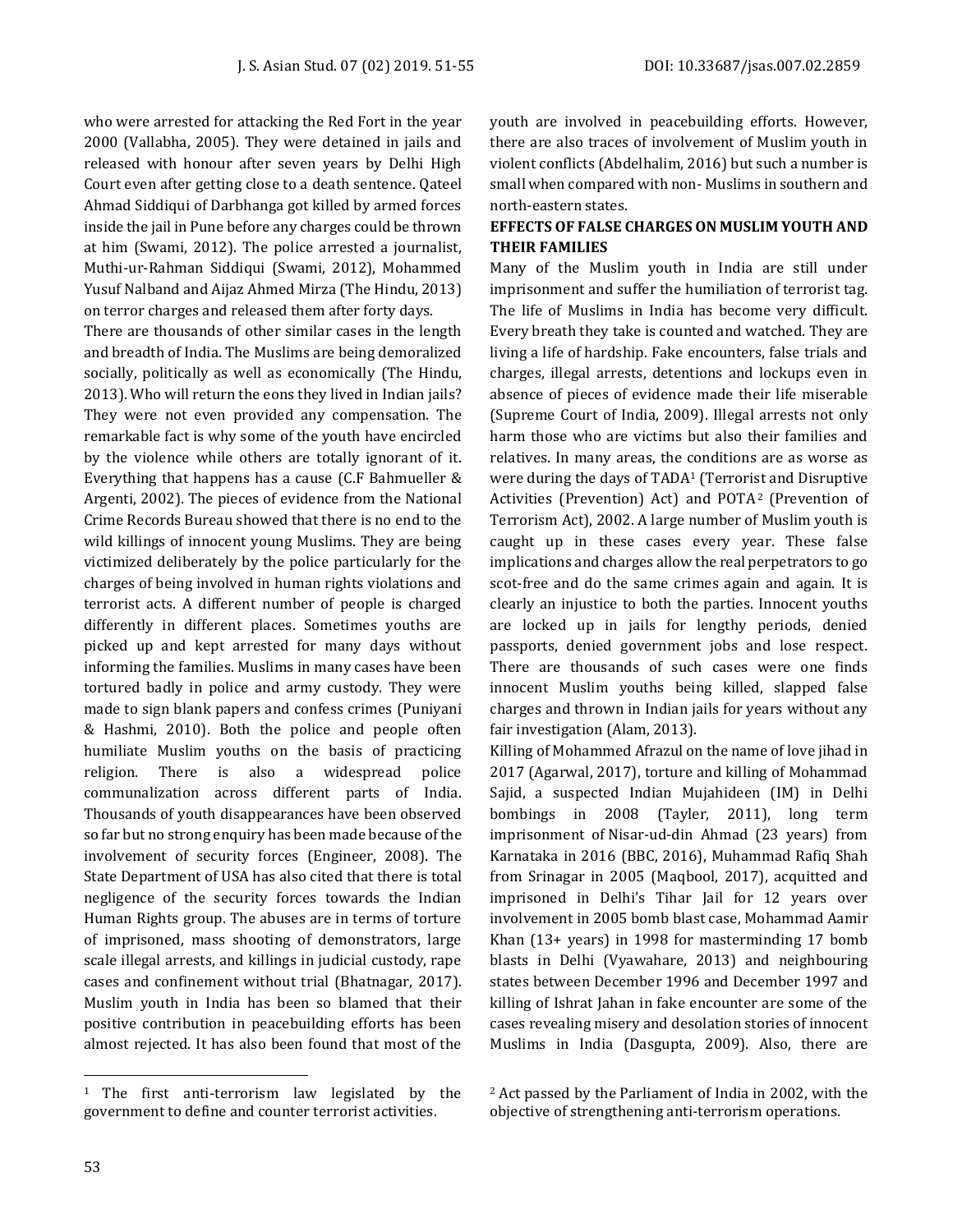hundreds of cases against armed forces for carrying out illegal activities like false encounters, rapes, threatening people, illegal arrests and much more. Nothing is being done to stop all this. Whenever a charge is slapped on any innocent his life becomes miserable. The worst situations in many places resulted in the forced movement of people from their home places where they lived for centuries. It severely affects their socio-economic life. Even the surrendered militants are being suspected and arrested again and again making their life acute and marginalized (Bloeria, 2001).

Many of the innocent people who have been released have not yet received their documents. Young educated youth who got opportunities for job and studying abroad are often disallowed because of terrorist tags of some relatives. They are consistently reporting that they are going through severe psychological, social and economic difficulties. Many educated and qualified students who should have been working as high officials are working on daily wage basis in lower private sectors. They should have high salaries but are having only subsistence wages. These problems can best be described by the victims only, who have tolerated them and not by those who are sitting on chairs in their offices and making repetitive arguments only. When an innocent is falsely charged and arrested, who cares what will happen to his family and children (Jaleel, 2016). How can a family survive who have their earners in the jails? Arresting youth and putting them in jails and releasing after years have become fun for the forces that are using their powers illegally. They do not care about people, what they care about is their post, position and promotion for which they are doing anything, legal as well as illegal. "There is nobody to monitor security agencies, which are free to do whatever they want. In many cases, innocent youths are being implicated in false terror charges" (Tripathi, 2013).

### **CONCLUSION**

Muslims especially youth are used forefront of violent conflicts in India. They are often being used as subjects of all kinds of allegations and false charges. Muslim youth, particularly in India, have been given a tag "terrorist'. Terrorism is always linked with Muslims and/or Islam and is often being used as synonymous terms. Given tags are easy but bearing those tags is really too much difficult and the tag givers have never realized it. It is never examined whether there is really any evidence against them or not. The false cases destruct the lives of innocent picked-up youths. Muslims are the most suffered section

of Indian society. They are often charged falsely stimulating them to stand against the law. India is considered a democratic nation but still much is needed to be called it democratic. Indian democracy is lame where there is an absence of equality of security, freedom, rights and opportunities. Such a serious issue should not be taken-up as lightly as it may provoke more and more conflicts and will add fuel to the fire.

#### **REFERENCES**

- Abdelhalim, J. (2016). Indian Muslims and Citizenship Spaces for Jihad in Everyday Life. In. London: Routledge.
- Agarwal, D. (2017). Questions That Have Been Troubling Me Since. In *The Rajasthan Murder Video*. India: Youth Ki Awaaz.
- Alam, M. M. (2013). Quest for Equality, Equity and Justice: Requisites for Realisation. In. Commercial Street, London E1 6LT, UK: Minority Rights Watch.
- Arora, P. (2010). Hope-in-the-Wall? A digital promise for free learning. *British Journal of Educational Technology, 41*(5), 689-702. doi:10.1111/j.1467- 8535.2010.01078.x
- Bahmueller, C. F. (2007). The Fundamental Principles, Concepts, Social Foundations, and Processes of Democracy. In *Elements of Democracy*. California: Center for Civic Education.
- Bahmueller, C. F., & Argenti, P. A. (2002). How Women Contain Violence in Southern Sri Lanka. In *Masking Terror*. Philadelphia: University of Pennsylvania Press.
- BBC. (2016). India man struggles with freedom 23 years after 'wrong' conviction. In: BBC News.
- Bhatnagar, G. V. (2017). US State Department Report Highlights India's Human Rights Violations, Actions against Civil Society Groups. In. USA: The Wire.
- Bloeria, S. S. (2001). *Militancy in Rajouri and Poonch*. Special Commissioner, Rajouri & Poonch (1990 and 1992), Principal Secretary, Health & Medical Education, Government of J&K.
- Dasgupta, M. (2009). Ishrat Jahan killing also a fake encounter: probe report. In. Chennai, India: The Hindu.
- Engineer, A. A. (2008). Terrorism, communal violence and police, Two Circles. In. USA: Mainstream News of the Marginalized.
- Gicharu, S. (2015). The Youth are the Pillars of Development. In. Kenya: Daily Nation.